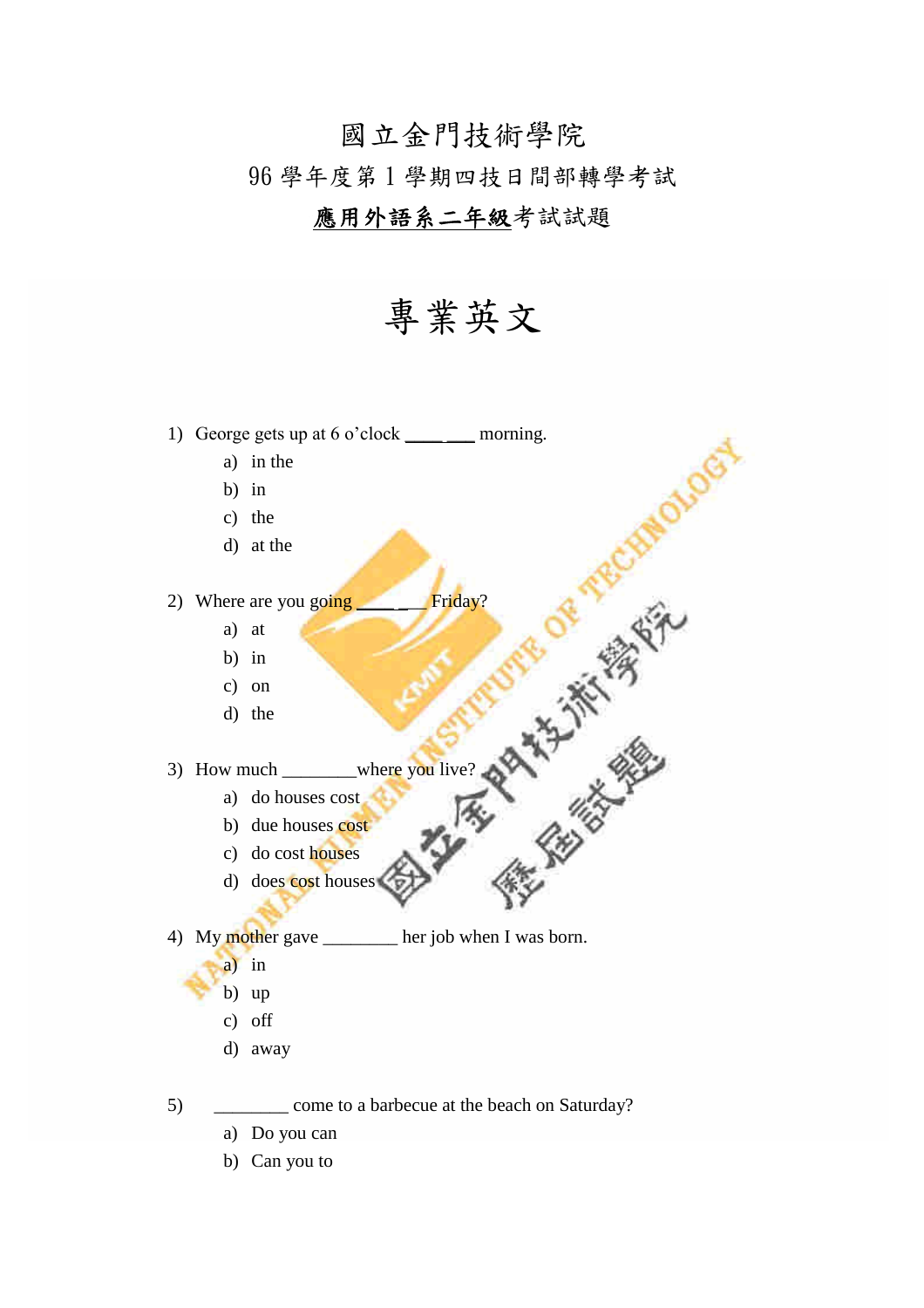- c) Can you
- d) Do you

#### 6) What \_\_\_\_\_\_\_\_ in Taipei last weekend?

- a) you were doing
- b) did you do
- c) you did
- d) did you

#### 7) Is your English improving?

- a) I hope it.
- b) Hoping.
- c) I hope.
- d) I hope so.

8) Bob is going to the grocery store \_\_\_\_\_\_\_\_\_\_\_some food.

CHA

- a) buy
- b) for buy
- c) to buy
- d) for to buy

- a) saw
- b) had seen
- c) was seeing
- d) have seen
- 9) He was washing his car when I and simply the him yesterday.<br>
a) saw b) had seen c) was seeing a part of the seen  $\mathbb{R}$ . 10) How about for a walk?
	- a) to go
	- b) I going
	- c) going
	- d) go

11) You can only cross the road when the light \_\_\_\_\_\_\_\_ green.

- a) are
- b) was
- c) were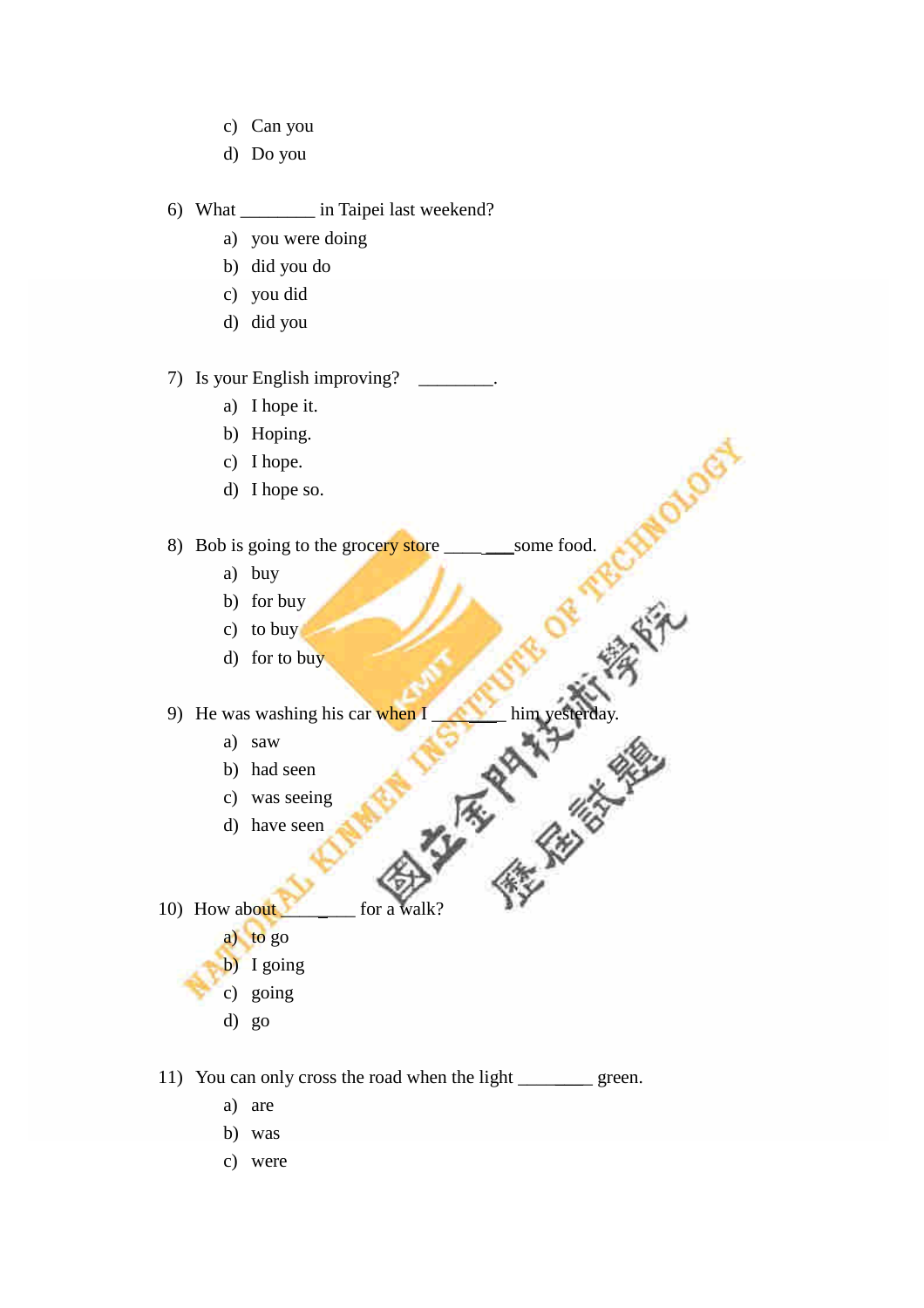- d) is
- 12) \_\_\_\_\_\_\_\_ train are you taking, the one to Taipei or to Taichung?
	- a) Which
	- b) How
	- c) Whose
	- d) Who

13) Mandy takes her dog for a walk \_\_\_\_\_\_\_\_ the morning.

- a) in
- b) at
- c) on
- d) to

#### 14) I don't have \_\_\_\_\_\_\_ \_ snow boots.

- a) no
- b) any
- c) none
- d) some

15) Jordan can't<br>
a) talked<br>
b) to talk<br>
c) talking<br>
d) talk

RCHIP

- a) talked
- b) to talk
- c) talking
- d) talk

16) When I lived in Florida,  $\sum$  a lot of orange juice.

- a) was use to drinking
- b) used to drink
- c) was use to drink
- d) used to drinking

17) I'd rather English than French.

- a) you should learn
- b) you learned
- c) you must learn
- d) you learn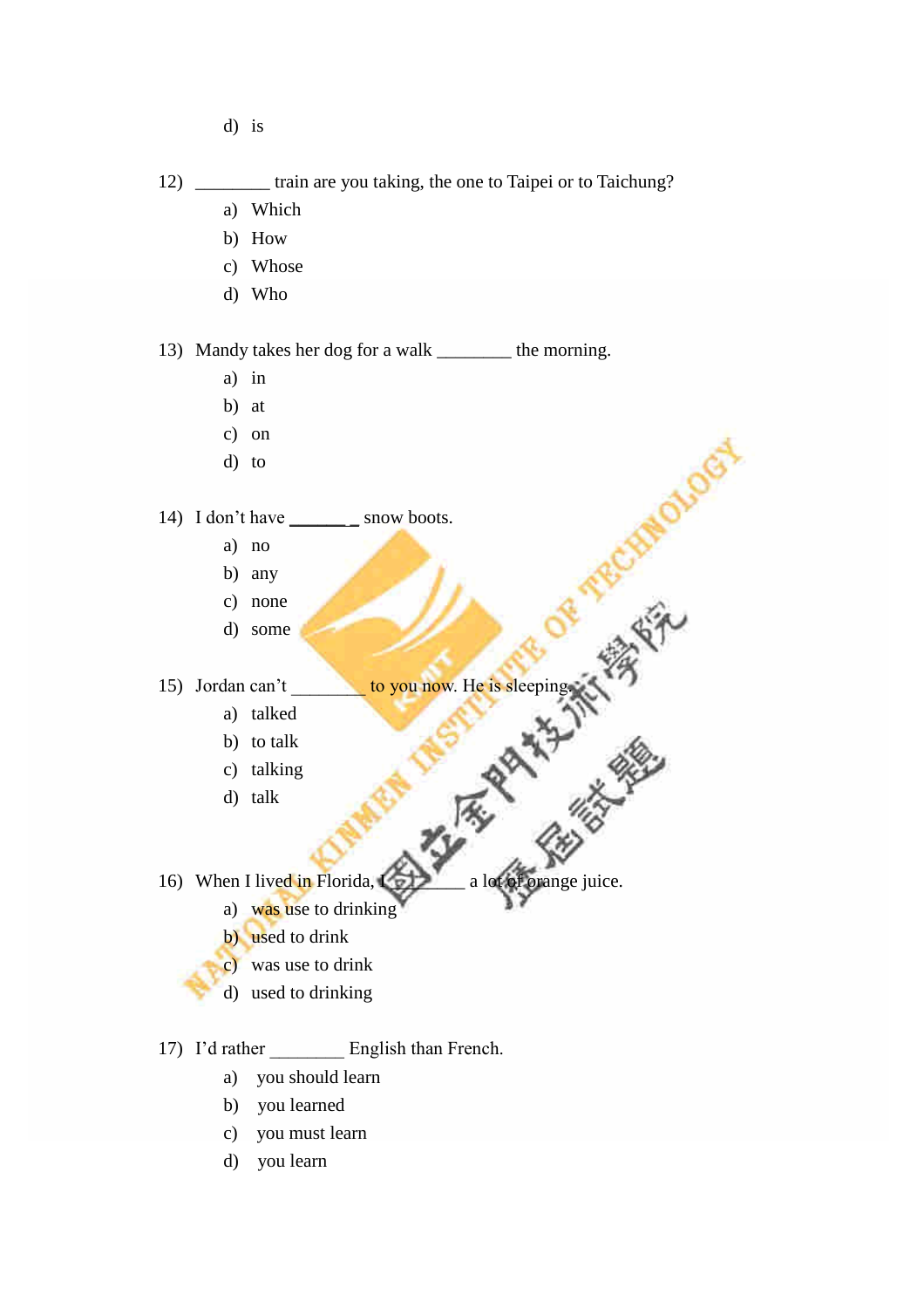18) No sooner \_\_\_\_\_\_\_\_ in through the door than the phone rang.

**TRECHT** 

**HALLAS** 

- a) I had walked
- b) was I walking
- c) had I walked
- d) I was walking

19) I'drather\_\_\_\_\_\_\_\_acarthanamotorbike.

- a) you should buy
- b) that he buy
- c) he bought
- d) he should by

#### 20) I need to go to \_\_\_\_\_\_\_\_ toilet.

- a) the
- b) a
- c) some
- d) an

21) It's time some work

- a) for to do
	- b) she would do
	- c) she were to do
	- d) she did
- 22) It's now  $6$  o'clock and the plane
	- a) had to
	- b) was due to
	- c) must
	- d) is going to

23) We regret hat the play has been cancelled.

- a) to tell
- b) telling
- c) to have to said
- d) to say

24) My son let \_\_\_\_\_\_\_\_ his bike on Saturday.